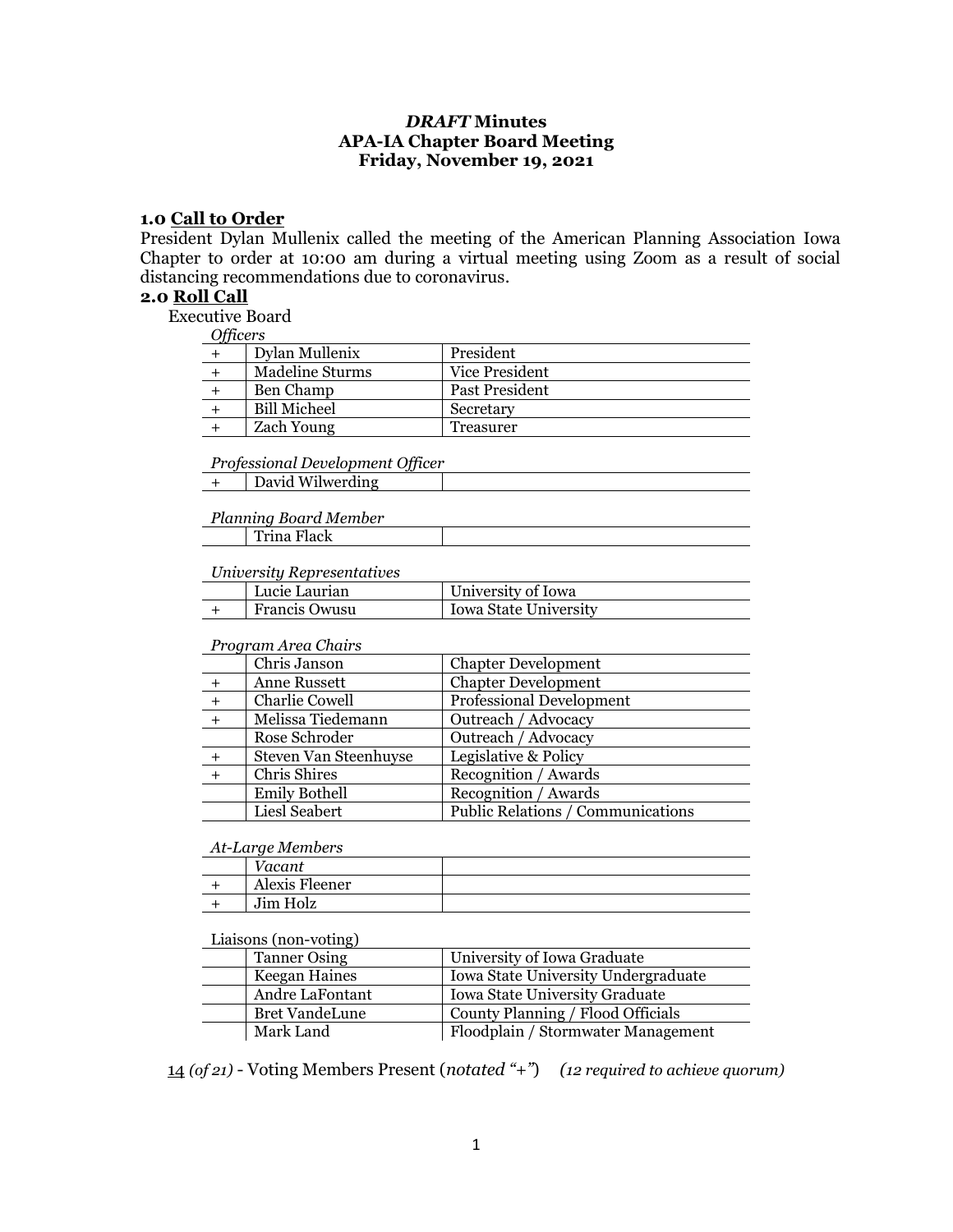## **3.0 Introduction and Welcoming of Any Guests/Others**

Mullenix recognized Joe Wilensky and Michael Delp as guests at the meeting, offered an opportunity for them to speak. No comments from Wilensky or Delp.

# **4.0 Approval of Agenda and Minutes**

4.1 Approval of Agenda for Friday, November 19, 2021.

Mullenix asked for any amendments to the agenda and a motion for approval of the agenda as amended.

*Motion by Tiedemann, seconded by Van Steenhuyse. Unanimous Approval.*

4.2 Approval of the Minutes, as read, from Friday, September 17, 2021 *Motion by Holz, seconded by Young. Unanimous Approval.*

### **5.0 APA Iowa Membership Forum/Input**

Mullenix opened the floor for membership input. No discussion.

### **6.0 Presentations**

### **7.0 Business Items**

7.1 Consideration of Chapter-Only Membership for non-member Conference Attendees Mullenix introduced the item and explained that the Chapter has a non-member rate for the conference every year and it gets the person a Chapter-only membership. Mullenix indicated that 5 conference attendees registered as non-members and asked for a motion to approve.

*Motion by Russett, seconded by Van Steehhuyse. Unanimous Approval.*

### 7.2 2022 Executive Board Meeting Dates

 Mullenix asked Micheel to share the dates. Micheel shared the dates. Mullenix asked for questions and a motion. Holz mentioned that September  $16<sup>th</sup>$  is the last day of the Iowa League of Cities Conference. Mullenix indicated that the Iowa League of Cities Conference dates are September 28-30. No additional discussion. *Motion by Holz, Seconded by Young. Unanimous Approval.*

### 7.3 Consideration of Contract Renewal for Lobbyist

 Mullenix introduced the topic and explained that we are in contract with our lobbyist until the end of December of 2022 and the question is, do we want to end the contract prior to it ending at the end of 2022. If we do, we need to provide notice 30 days prior to the end of this year (2021). Van Steenhuyse provided some comments on the benefits of having the lobbyists on board to sort through the bills in the legislature and highlight the ones that would be important to our organization. This takes the burden off Chapter member's time. Van Steenhuyse recommended that the Chapter allow the contract to continue. Mullenix asked for additional questions. *Motion by Holz to keep the contract intact, seconded by Tiedemann. Champ and Young voted against approval. Wilwerding abstained to avoid any conflict of interest. Motion for approval passed.*

#### *7.4 Resolution for Bank Forms/Financial Documents*

Mullenix indicated that this item is necessary to allow the incoming President to receive bank statements, sign checks, etc. *Motion by Young, Seconded by Russett. Unanimous approval.*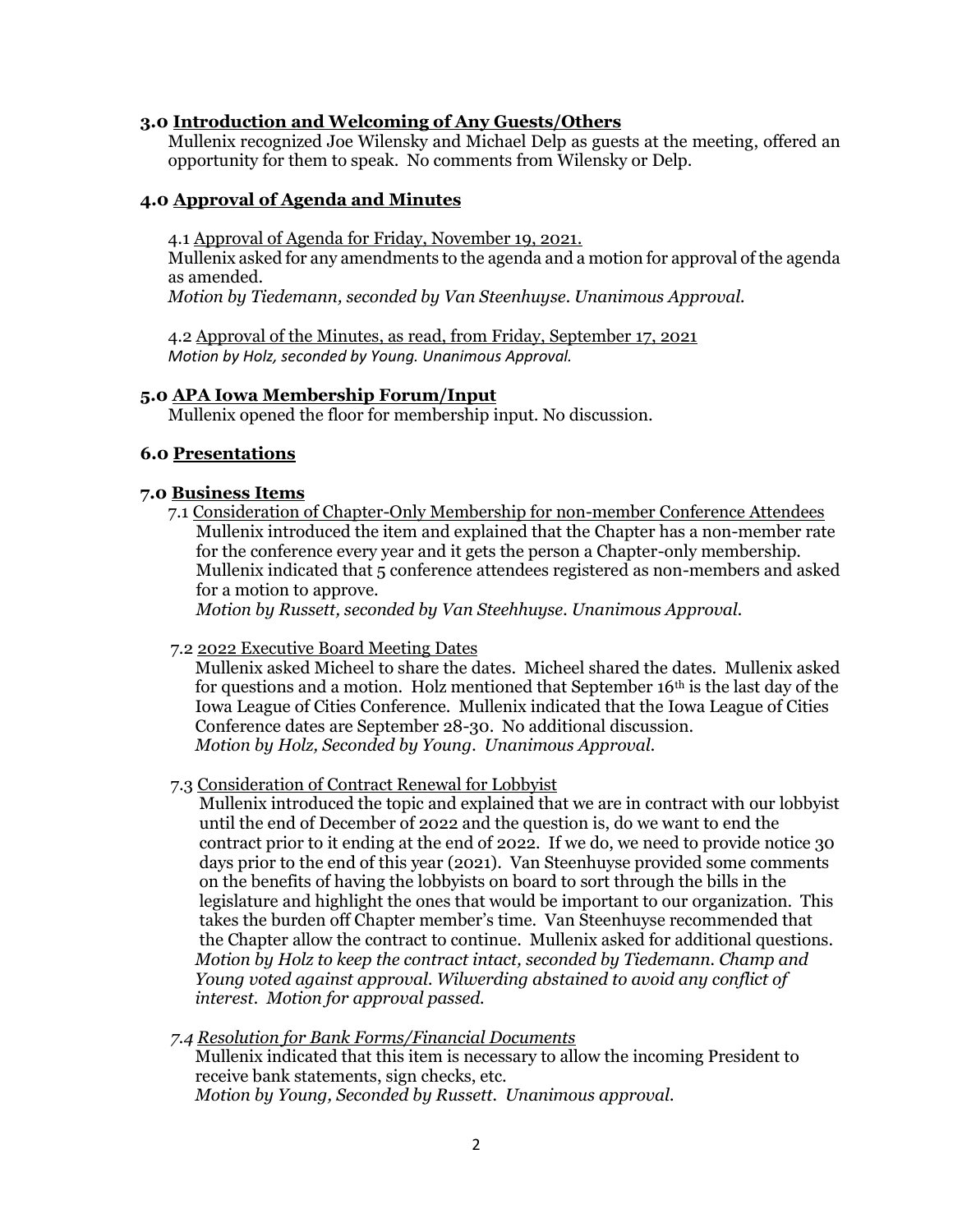# **8.0 Discussion Items**

# 8.1 APA-IA Annual Conference Recap

Sturms reported that just under 200 people attended the 2021 annual conference (including speakers) which was in-line with previous years. 75 individuals completed conference evaluations and the Chapter received mostly positive feedback with some concerns about the size of the conference space, specifically the space for the keynote speakers. Sturms also reported that there was a hiccup collecting money for on-site registrants, however, Young has invoiced those individuals and the Chapter will almost break even on the conference.

# 8.2 RFP for Future APA-IA Conference Locations

Sturms stated that Fleener has agreed to be the lead person on this topic. The conference is scheduled to be in Ottumwa next year, therefore, the RFP will be for 2023 and 2024. Sturms indicated that the hope is to have the locations figured out by May of 2022.

### 8.3 Strategic Doing Session Recap

Mullenix reported on the outcomes of the Strategic Doing session for 2022.

# 8.4 By-Law Amendment Update

Mullenix kicked-off the discussion and asked Micheel to provide an update. Micheel provided an overview, mentioned that the sub-committee consisted of Seabert, Fixmar-Oraiz, Knutson, and Young and several issues were discussed, including:

- Removal of the requirement for an annual meeting
	- o Wilwerding indicated that the annual meeting used to be a requirement from APA-National. Mullenix indicated that APA-National lists this as an "elective" and not a requirement.
- Planner Emeritus Network
	- o There was discussion about whether it is necessary to have this group included in the by-laws. The consensus was that this idea will move forward outside of the by-laws.
- Removal of the position of Immediate Past President
	- o Potential for an unfillable position or uncomfortable situations if an incumbent President loses to a challenger prior to hitting term limits and became the Immediate Past President.
	- o Sturms indicated that this would reduce the Executive Committee to 4 people and was curious if this created an issue with a voting majority on the Executive Committee, though the Exec. Comm. does not vote on items.
	- o Van Steenhuyse voiced support for leaving the position in.
		- Mullenix also voiced support for leaving the position in for continuity.
		- Holz offered to leave the position in if/until the Planner Emeritus Network was established and running well.
		- Sturms/Seabert mentioned that one additional advantage of removing the position is that it reduces the commitment by up to 4 years for individuals serving as President.
		- Consensus to keep the position and reassess in a couple of years.
- Addition of an APA-IA Annual Conference Officer to the Executive Board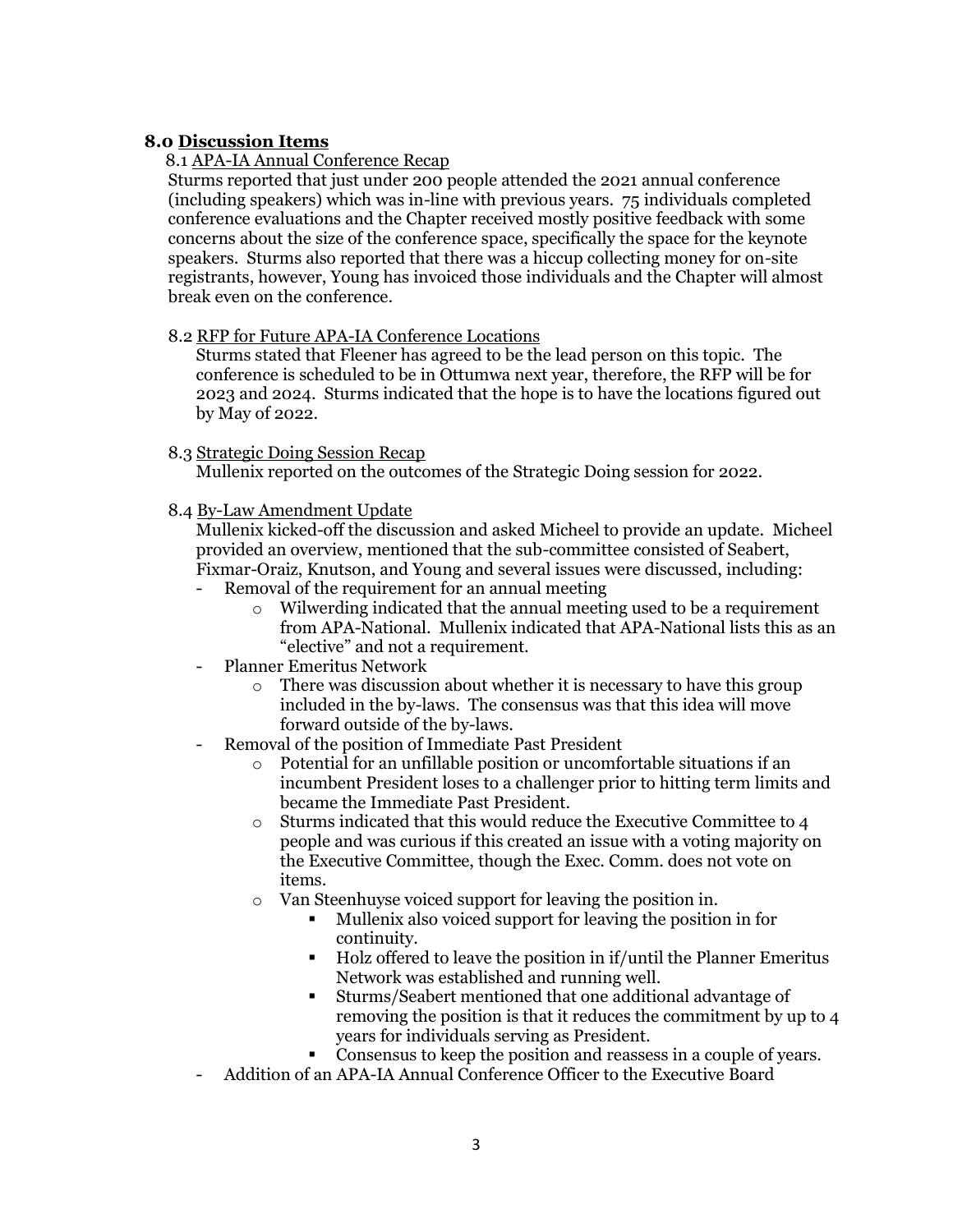- o Holz voiced the idea that this is the role of paid staff and Mullenix voiced support for this idea and discussed that this role may be a part of an existing role. Consensus to leave this position out and possibly discuss paid staff or which of the program areas this may fall into.
- Deletion of Planning Board Member
	- o Van Steenhuyse voiced support for a non-professional planner on the Board, but not necessarily on the Executive Committee.
	- o Mullenix thinks that it is ideal to have this position on the Board, however, it is challenging to find people to fill the role and what the expectations of the role are.
- Addition of the Chairperson of the DEI Committee to the Executive Committee.
	- o Mullenix indicated that the DEI Committee Chairperson could simply be put on the Board without reference in the by-laws, however, this route would send a powerful message and not allow future Presidents to remove the position without action by Board.
	- $\circ$  Russett indicated that there was an interest in having two members of the DEI Committee on the Board, however, not necessarily the Co-Chairpersons.
- Removal of Co-Chairpersons to simply Chairperson per program area serving on the Board.
	- o Russett indicated the Co-Chairperson system does not work well for the Program Areas, however, it works well for the DEI Committee.
	- o Seabert indicated that the Chairpersons of each program area would have their own Committees. Mullenix discussed this and Sturms voiced support for each Program Area having a Committee and it should be up to the Chairperson to decide if they want a Committee to help them complete the work that they are responsible for.
- Up to 5 no-voting liaison positions to bring by-laws into line with reality.
- Removal of At-Large members of the Board
	- o Micheel asked if the group is duplicating efforts currently and could the group ask one of the program area Chairpersons to fulfill those roles.
	- o Van Steenhuyse voiced support for keeping the At-Large member positions and fill the vacant one. Van Steenhuyse also indicated that the At-Large members have been Chapter members who represent areas outside of the metro.
	- $\circ$  Mullenix indicated that the by-laws do not indicate that the At-Large members need to be elected from areas outside of the metro, however, that has been recent practice.
	- $\circ$  Sturms indicated that if we keep the At-Large members, they should have a role that is more well defined.
	- o Van Steenhuyse asked about creating districts for At-Large Board members.
- Authorization of Executive Board to amend by-laws by 2/3 majority vote an Executive Board meeting instead of a vote by the entire membership.
	- o Russett requested that some comparable states be reviewed.
	- o Mullenix indicated that it is cumbersome to have the entire membership vote, however, maybe that is the point.
- Language for Chapter Dissolution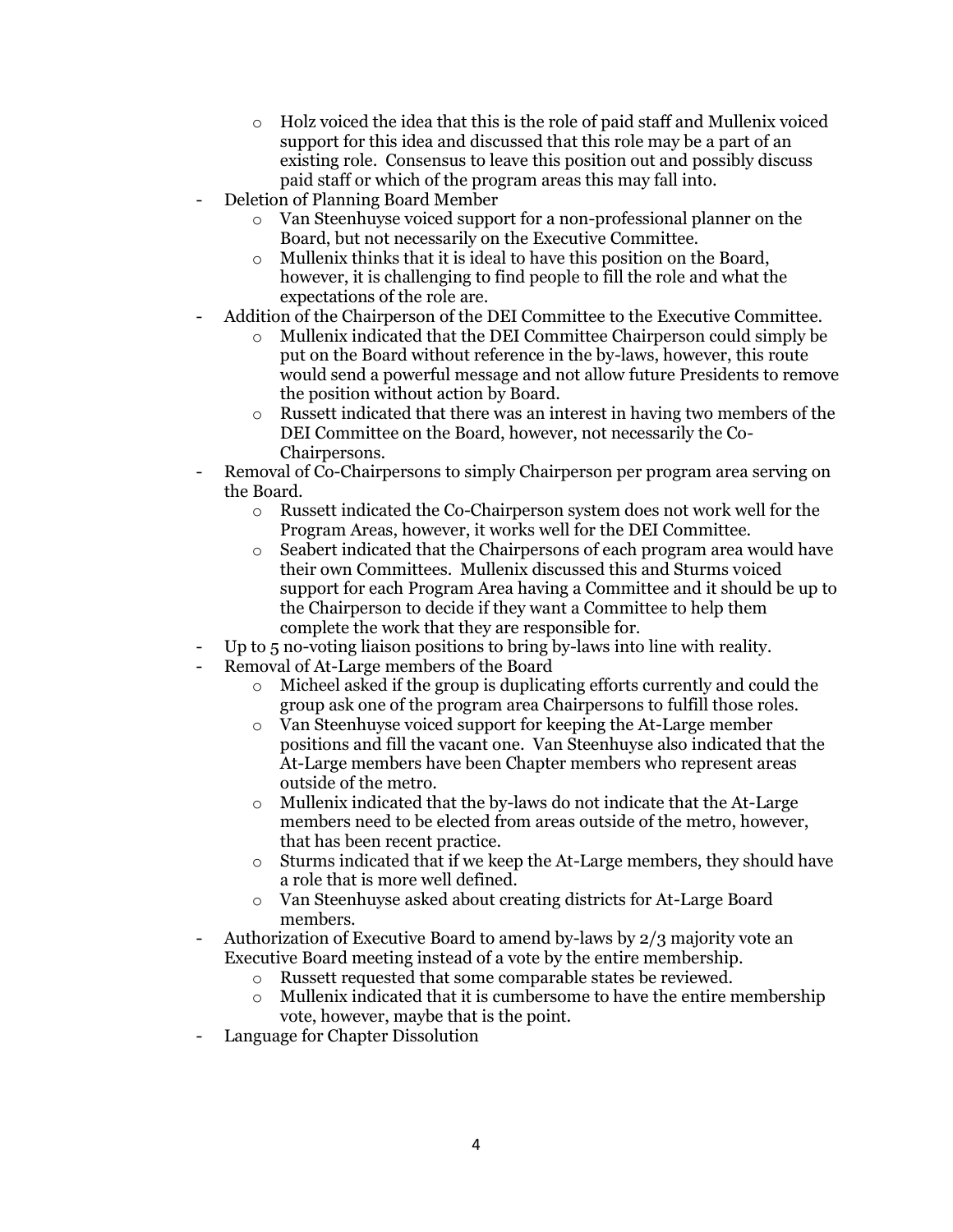8.5 Work Plan & Budget Update/Request for Items

Mullenix kicked-off the discussion by indicating that the Work Plan and Budget is required by APA National and asked that any requests come in prior to the next Board Meeting. Young indicated that he recommends adding some book-keeping services to create consistency in the Treasury documents. Young and Shires discussed the conference/annual membership structure. Consensus to cut annual Chapter sponsorships from budget and lump all sponsorships into the Conference sponsorships. Finally, Young indicated that the Chapter will need to find additional revenue if we want to continue pay for services like lobbyists and other paid staff.

8.6 APA National (San Diego) All-Iowa Reception

Mullenix stated that U of I, ISU, and APA-IA team up to sponsor an All-Iowa reception.

## **9.0 Officers Reports**

9.1 President (Mullenix)

Mullenix thanked everyone for participation in the Strategic Doing session. Mullenix mentioned that he put out a statement in support of DEI initiatives.

- 9.2 Vice President (Sturms) No report.
- 9.3 Immediate Past-President (Champ) No report.
- 9.4 Secretary (Micheel) No report.
- 9.5 Treasurer (Young)

 Chapter Treasurers Report – *Attachment-* Young indicated that the Treasurer's Report was included in the agenda packet and provided highlights from the Report.  *Motion to receive and accept the Treasurer's Report by Sturms, seconded by Tiedemann. Unanimous Approval.*

# **10.0 Executive Board Reports**

Professional Development (Wilwerding) No report.

- Planning Board Member (Flack) No report.
- University of Iowa (Laurian) No report.
- Iowa State University (Owusu) No report

At-Large Representative (Holz/Nichols/Fleener)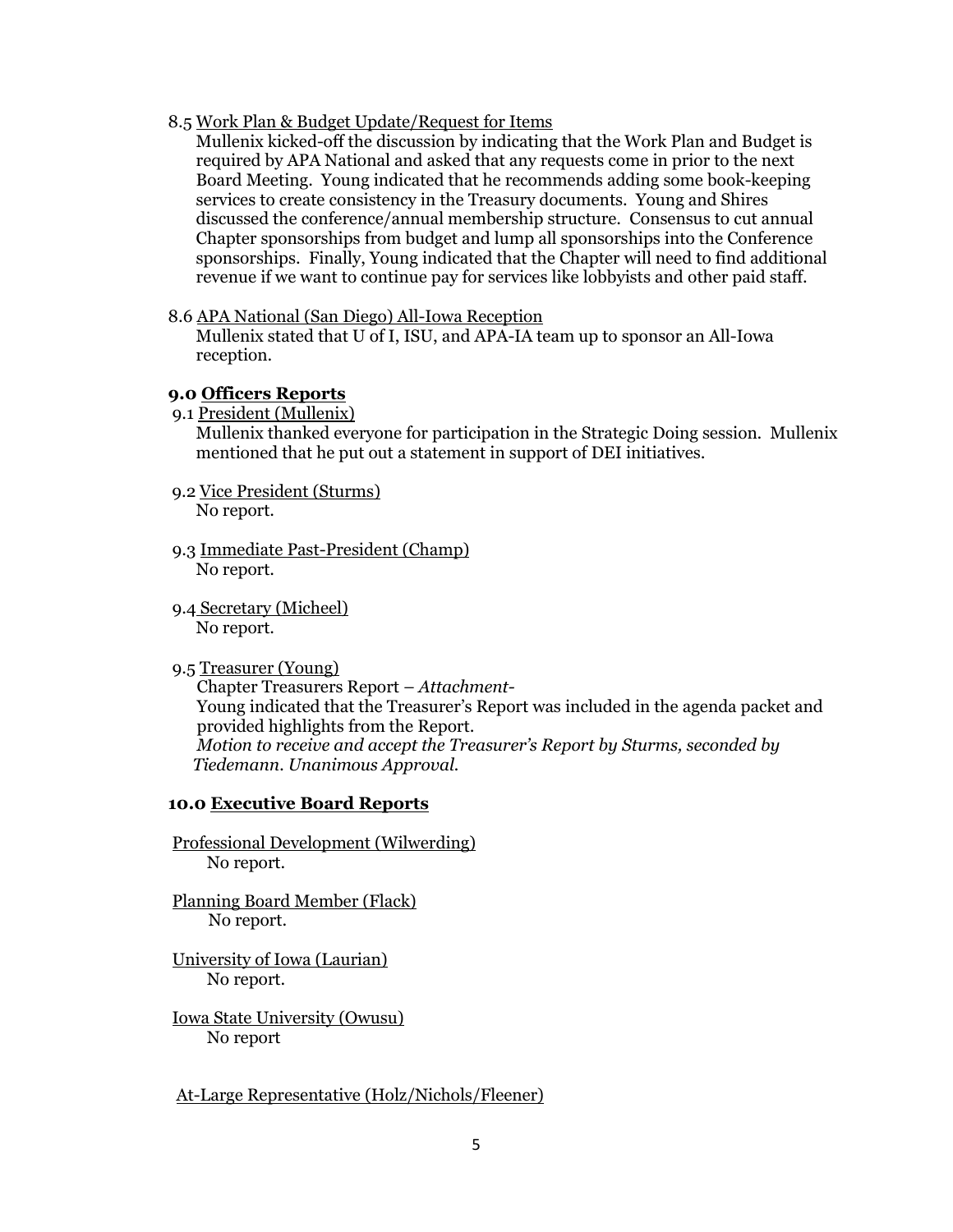Fleener discussed the Planning on Tap series and how to sign-up to be responsible for a session.

Chapter Development Program (Russett) No report.

Professional Development (Cowell) No report.

Outreach / Advocacy Program (Tiedemann) – No report

Legislative and Policy Program (Van Steenhuyse) Van Steenhuyse mentioned that the State Legislative Summit in Michigan is scheduled for December  $7<sup>th</sup>$  and  $8<sup>th</sup>$  which he will be attending.

Recognition / Awards Program (Bothell/Shires) No report.

Public Relations / Communication Program (Seibert) No report.

University of Iowa Graduate Program (Osing) Not present.

Iowa State University Undergraduate Program (Haines) Haines reported he is working on a speaker for one of the Planning on Tap series with program leadership.

Iowa State University Graduate Program (LaFontant) Not report.

County Planning and Zoning Officials of Iowa (Van de Lune) No report.

Iowa Floodplain and Stormwater Management Association (Land) Land reported that he appreciated the conversation that the group had about DEI. IFSMA has the fall conference soon.

## **11.0 Other Items Not on the Agenda**

## **12.0 Upcoming Board Meetings**

The January meeting is scheduled for Friday the 21st at 10 a.m. Location - Zoom

#### **13.0 Adjournment of the Board Meeting**

*Mullenix adjourned the meeting*.